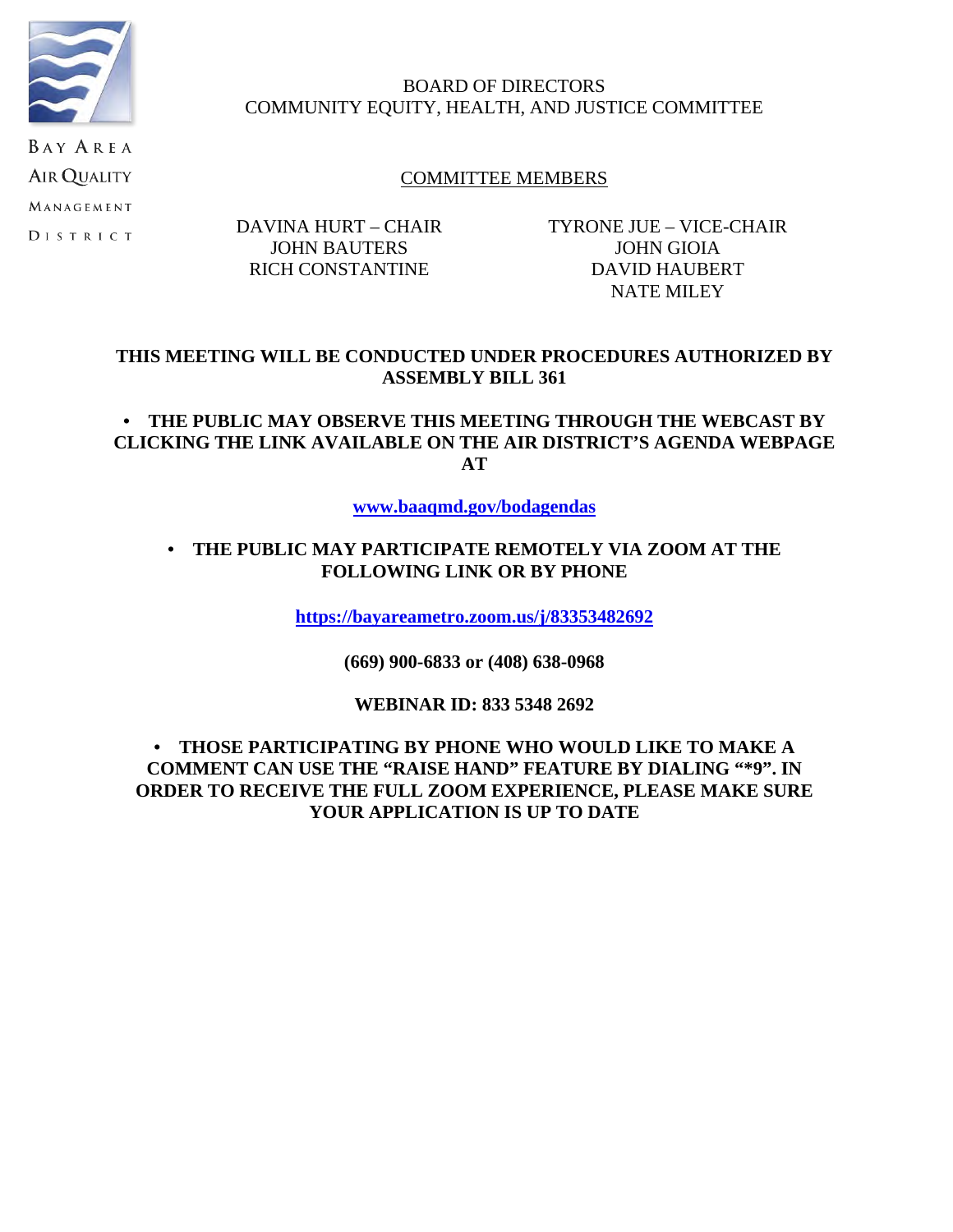# **COMMUNITY EQUITY, HEALTH, AND JUSTICE COMMITTEE MEETING AGENDA**

# **THURSDAY, MARCH 3, 2022 9:30 AM**

#### 1. **Call to Order - Roll Call**

2. **Pledge of Allegiance**

#### 3. **Public Meeting Procedure**

*The Committee Chair shall call the meeting to order and the Clerk of the Boards shall take roll of the Committee members.* 

 *This meeting will be webcast. To see the webcast, please visit www.baaqmd.gov/bodagendas at the time of the meeting. Closed captioning may contain errors and omissions and are not certified for their content or form.* 

*Public Comment on Agenda Items: The public may comment on each item on the agenda as the item is taken up. Members of the public who wish to speak on matters on the agenda for the meeting, will have two minutes each to address the Committee. No speaker who has already spoken on that item will be entitled to speak to that item again.*

#### **CONSENT CALENDAR (Item 4)**

4. Approval of the Minutes of December 2, 2021

*The Committee will consider approving the draft minutes of the Community Equity, Health and Justice Committee meeting of December 2, 2021.* 

#### **REGULAR AGENDA (Items 5 - 8)**

5. Community Perspectives

*This is an informational item only and will be presented by members of the Richmond Progressive Alliance, including Marisol Cantu, Alfredo Angulo Castro, and Daniella Zacky.*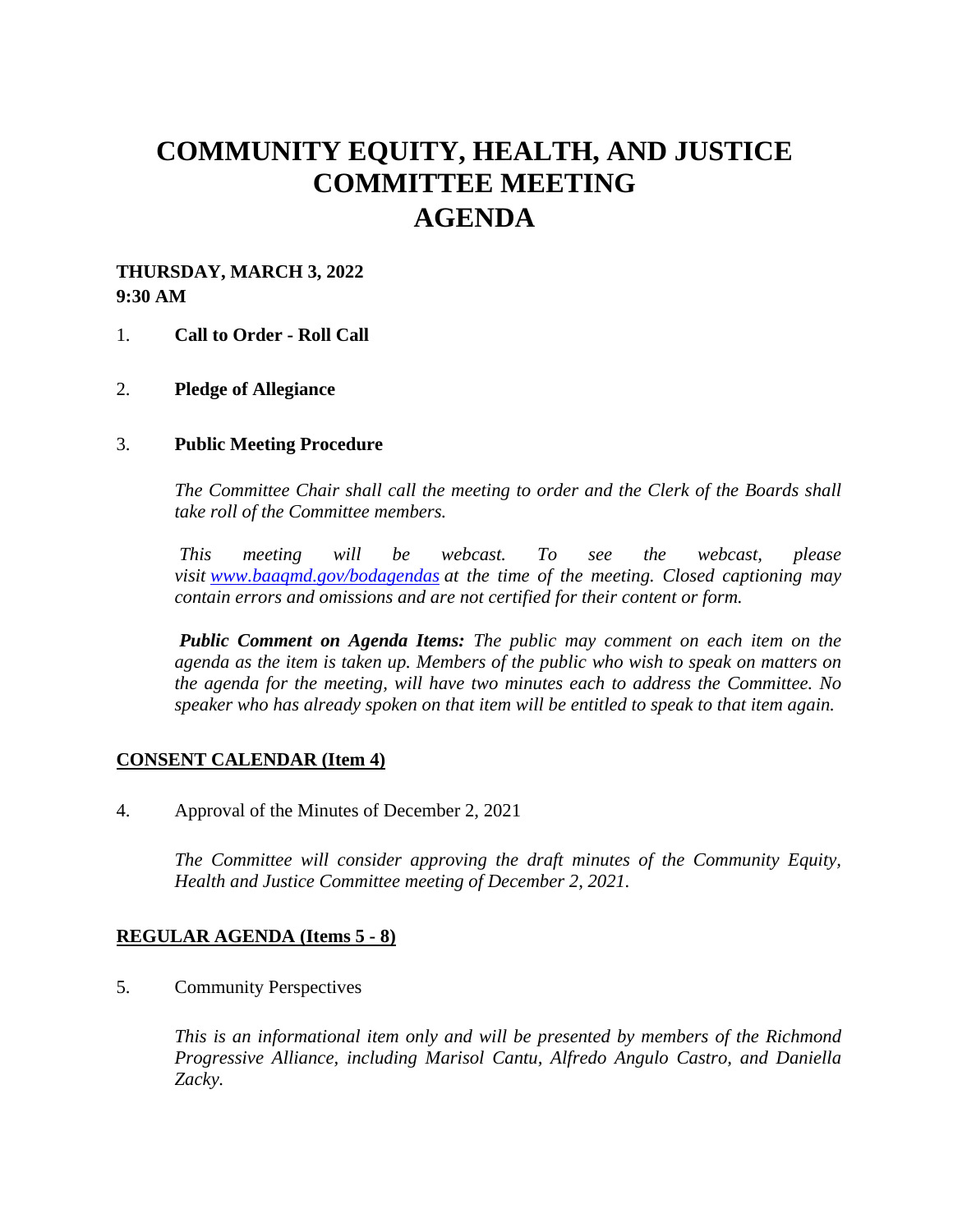6. Community Perspective from Communities for a Better Environment

*This is an informational item only and will be presented by Ernesto Arevalo, Northern California Program Director at Communities for a Better Environment.* 

7. Update on the Community Advisory Council

*This is an informational item only and will be presented by Environmental Justice and Community Engagement Officer, Suma Peesapati.* 

8. Discussion of the 2022 Community Equity, Health, and Justice Committee Work Plan

*This is an informational item only and will be presented by Veronica Eady, Deputy Executive Officer.* 

#### **OTHER BUSINESS**

9. Public Comment on Non-Agenda Matters

*Pursuant to Government Code Section 54954.3 Members of the public who wish to speak on matters not on the agenda for the meeting, will have two minutes each to address the Committee.*

10. Committee Member Comments

*Any member of the Committee, or its staff, on his or her own initiative or in response to questions posed by the public, may: ask a question for clarification, make a brief announcement or report on his or her own activities, provide a reference to staff regarding factual information, request staff to report back at a subsequent meeting concerning any matter or take action to direct staff to place a matter of business on a future agenda. (Gov't Code § 54954.2)*

11. Time and Place of Next Meeting

*Thursday, April 7, 2022 at 9:30 a.m, via webcast, pursuant to procedures in accordance with Assembly Bill 361.* 

12. Adjournment

*The Committee meeting shall be adjourned by the Chair.*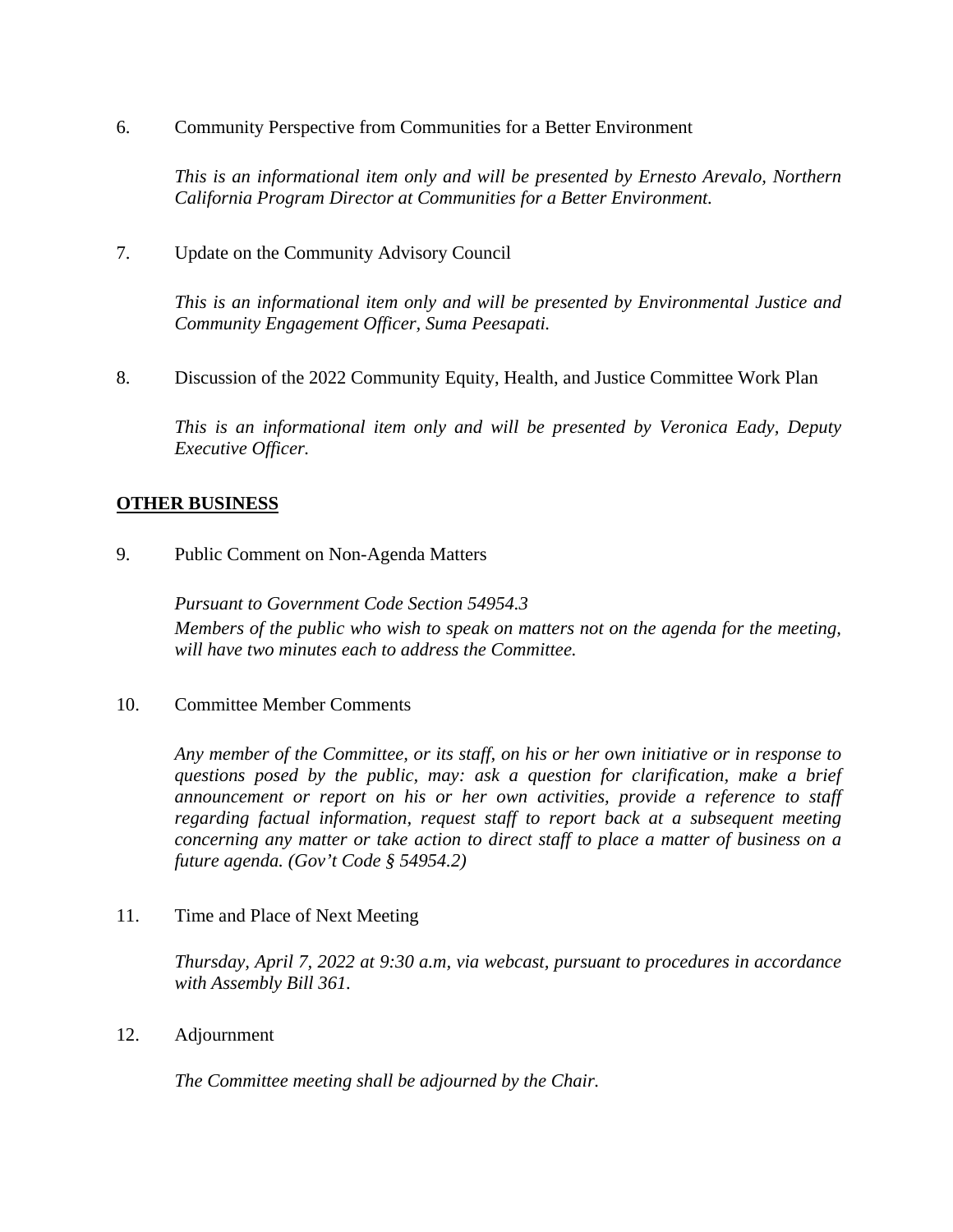**(415) 749-4941 FAX: (415) 928-8560 BAAQMD homepage: www.baaqmd.gov**

 Any writing relating to an open session item on this Agenda that is distributed to all, or a majority of all, members of the body to which this Agenda relates shall be made available at the Air District's offices at 375 Beale Street, Suite 600, San Francisco, CA 94105, at the time such writing is made available to all, or a majority of all, members of that body.

#### **Accessibility and Non-Discrimination Policy**

The Bay Area Air Quality Management District (Air District) does not discriminate on the basis of race, national origin, ethnic group identification, ancestry, religion, age, sex, sexual orientation, gender identity, gender expression, color, genetic information, medical condition, or mental or physical disability, or any other attribute or belief protected by law.

It is the Air District's policy to provide fair and equal access to the benefits of a program or activity administered by Air District. The Air District will not tolerate discrimination against any person(s) seeking to participate in, or receive the benefits of, any program or activity offered or conducted by the Air District. Members of the public who believe they or others were unlawfully denied full and equal access to an Air District program or activity may file a discrimination complaint under this policy. This non-discrimination policy also applies to other people or entities affiliated with Air District, including contractors or grantees that the Air District utilizes to provide benefits and services to members of the public.

Auxiliary aids and services including, for example, qualified interpreters and/or listening devices, to individuals who are deaf or hard of hearing, and to other individuals as necessary to ensure effective communication or an equal opportunity to participate fully in the benefits, activities, programs and services will be provided by the Air District in a timely manner and in such a way as to protect the privacy and independence of the individual. Please contact the Non-Discrimination Coordinator identified below at least three days in advance of a meeting so that arrangements can be made accordingly.

If you believe discrimination has occurred with respect to an Air District program or activity, you may contact the Non-Discrimination Coordinator identified below or visit our website at www.baaqmd.gov/accessibility to learn how and where to file a complaint of discrimination.

Questions regarding this Policy should be directed to the Air District's Non-Discrimination Coordinator, Suma Peesapati, at (415) 749-4967 or by email at speesapati@baaqmd.gov.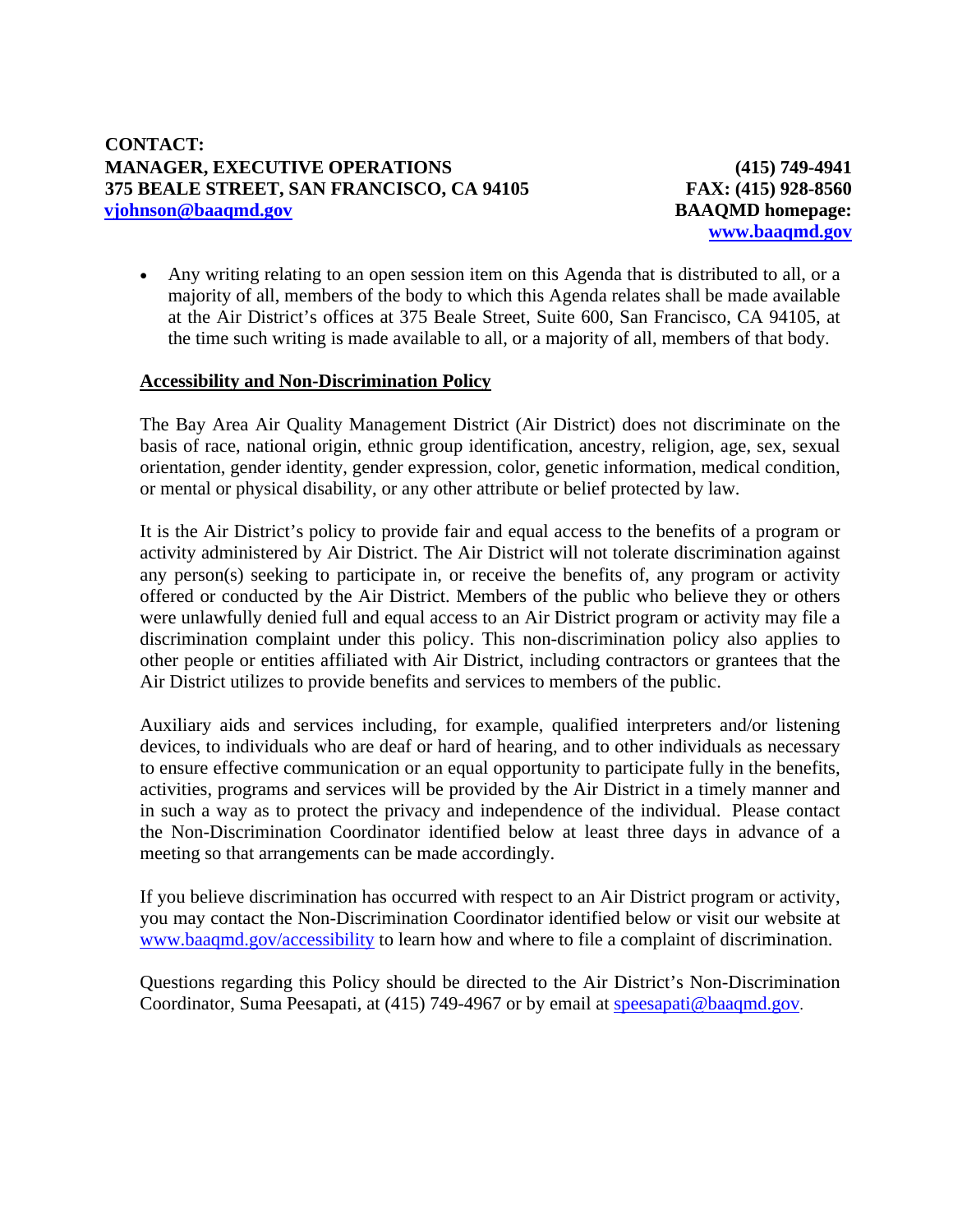# **BAY AREA AIR QUALITY MANAGEMENT DISTRICT 375 BEALE STREET, SAN FRANCISCO, CA 94105 FOR QUESTIONS PLEASE CALL (415) 749-4941 EXECUTIVE OFFICE: MONTHLY CALENDAR OF AIR DISTRICT MEETINGS**

# **FEBRUARY 2022**

| <b>TYPE OF MEETING</b>                                                                                         | <b>DAY</b>        | <b>DATE</b>    | <b>TIME</b> | <b>ROOM</b>                                          |
|----------------------------------------------------------------------------------------------------------------|-------------------|----------------|-------------|------------------------------------------------------|
| <b>Path to Clean Air Community Emissions</b><br><b>Reduction Plan Steering Committee</b>                       | <b>Monday</b>     | 28             | 5:30 p.m.   | Webcast only pursuant to<br><b>Assembly Bill 361</b> |
|                                                                                                                | <b>MARCH 2022</b> |                |             |                                                      |
| <b>TYPE OF MEETING</b>                                                                                         | <b>DAY</b>        | <b>DATE</b>    | <b>TIME</b> | <b>ROOM</b>                                          |
| <b>Board of Directors Meeting</b>                                                                              | Wednesday         | $\overline{2}$ | 9:00 a.m.   | Webcast only pursuant to<br><b>Assembly Bill 361</b> |
| <b>Board of Directors Community Equity,</b><br><b>Health and Justice Committee</b>                             | <b>Thursday</b>   | $\mathbf{3}$   | 9:30 a.m.   | Webcast only pursuant to<br><b>Assembly Bill 361</b> |
| <b>Board of Directors Legislative Committee</b>                                                                | <b>Monday</b>     | 14             | $1:00$ p.m. | Webcast only pursuant to<br><b>Assembly Bill 361</b> |
| <b>Board of Directors Special Meeting as the</b><br>Sole Member of the Bay Area Clean Air<br><b>Foundation</b> | Wednesday         | 16             | 8:30 a.m.   | Webcast only pursuant to<br><b>Assembly Bill 361</b> |
| <b>Board of Directors Meeting</b>                                                                              | Wednesday         | 16             | $9:00$ a.m. | Webcast only pursuant to<br><b>Assembly Bill 361</b> |
| <b>Board of Directors Administration</b><br><b>Committee</b>                                                   | Wednesday         | 16             | $1:00$ p.m. | Webcast only pursuant to<br><b>Assembly Bill 361</b> |
| <b>Board of Directors Stationary Source and</b><br><b>Climate Impacts Committee</b>                            | <b>Monday</b>     | 21             | 9:00 a.m.   | Webcast only pursuant to<br><b>Assembly Bill 361</b> |
| <b>Path to Clean Air Community Emissions</b><br><b>Reduction Plan Steering Committee</b>                       | <b>Monday</b>     | 21             | 6:00 p.m.   | Webcast only pursuant to<br><b>Assembly Bill 361</b> |
| <b>Board of Directors Budget and Finance</b><br><b>Committee</b>                                               | Wednesday         | 23             | 9:30 a.m.   | Webcast only pursuant to<br><b>Assembly Bill 361</b> |
| <b>Board of Directors Mobile Source and</b><br><b>Climate Impacts Committee</b>                                | <b>Thursday</b>   | 24             | 9:30 a.m.   | Webcast only pursuant to<br><b>Assembly Bill 361</b> |

**JB 2/28/2022 – 1:20 P.M. G/Board/Executive Office/Moncal**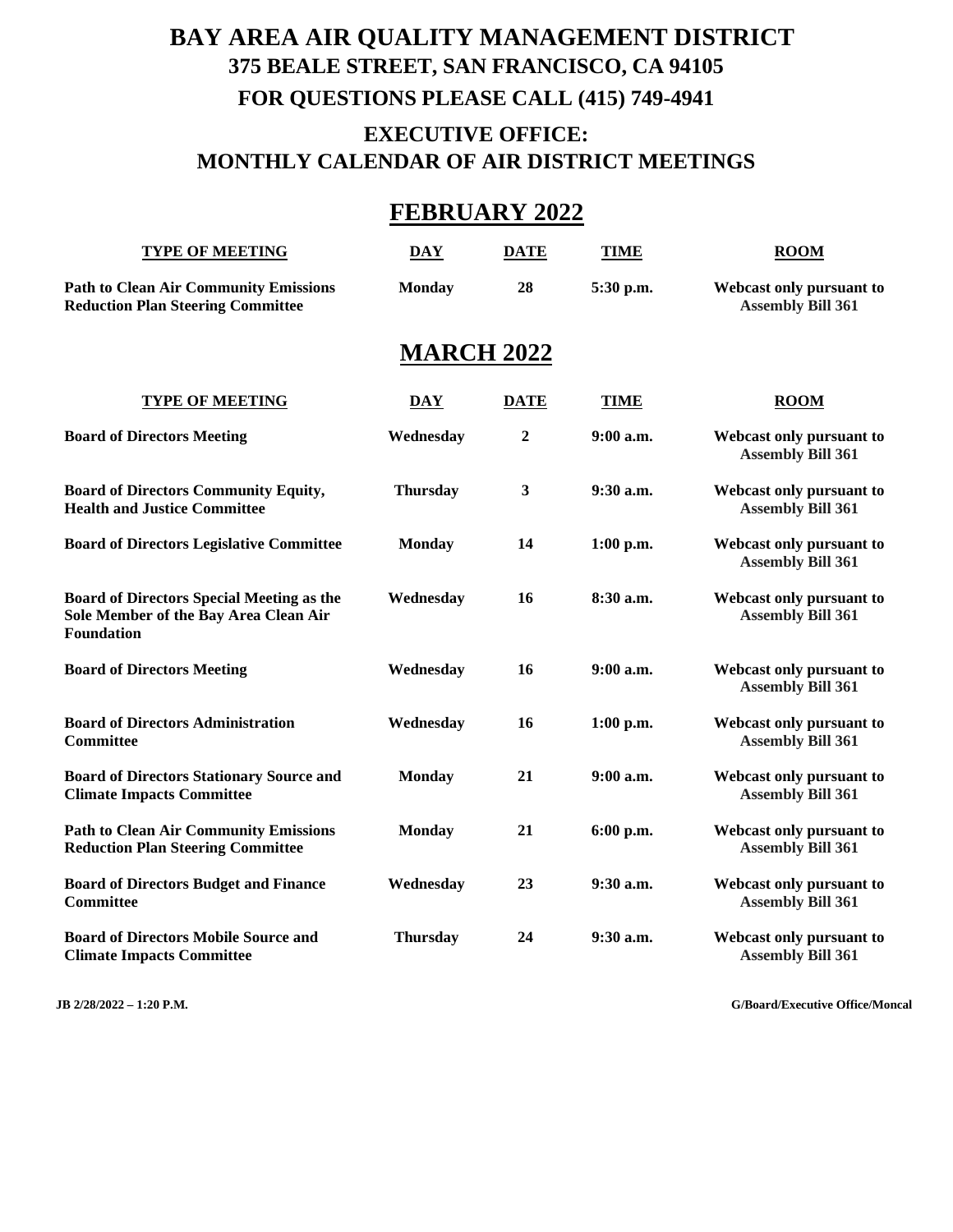#### **BAY AREA AIR QUALITY MANAGEMENT DISTRICT** Memorandum

- To: Chairperson Davina Hurt and Members of the Community Equity, Health and Justice Committee
- From: Jack P. Broadbent Executive Officer/APCO

Date: March 3, 2022

Re: Approval of the Minutes of December 2, 2021

#### RECOMMENDED ACTION

Approve the attached draft minutes of the Community Equity, Health and Justice Committee (Committee) meeting of December 2, 2021.

#### **BACKGROUND**

None.

#### **DISCUSSION**

Attached for your review and approval are the draft minutes of the Committee meeting of December 2, 2021.

#### BUDGET CONSIDERATION/FINANCIAL IMPACT

None.

Respectfully submitted,

Jack P. Broadbent Executive Officer/APCO

| Prepared by: | Marcy Hiratzka  |
|--------------|-----------------|
| Reviewed by: | Vanessa Johnson |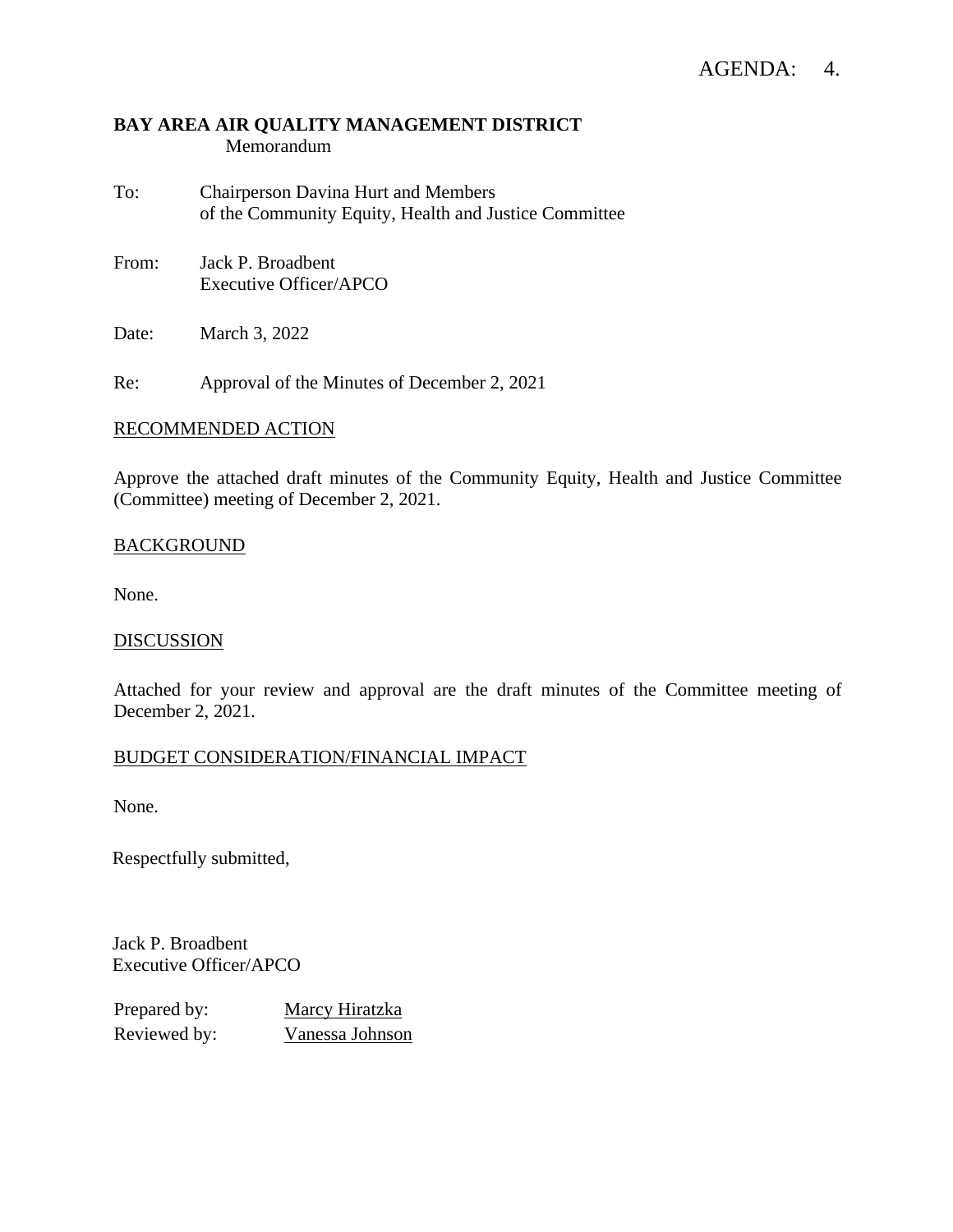# ATTACHMENTS:

1. Draft Minutes of the Community Equity, Health and Justice Committee Meeting of December 2, 2021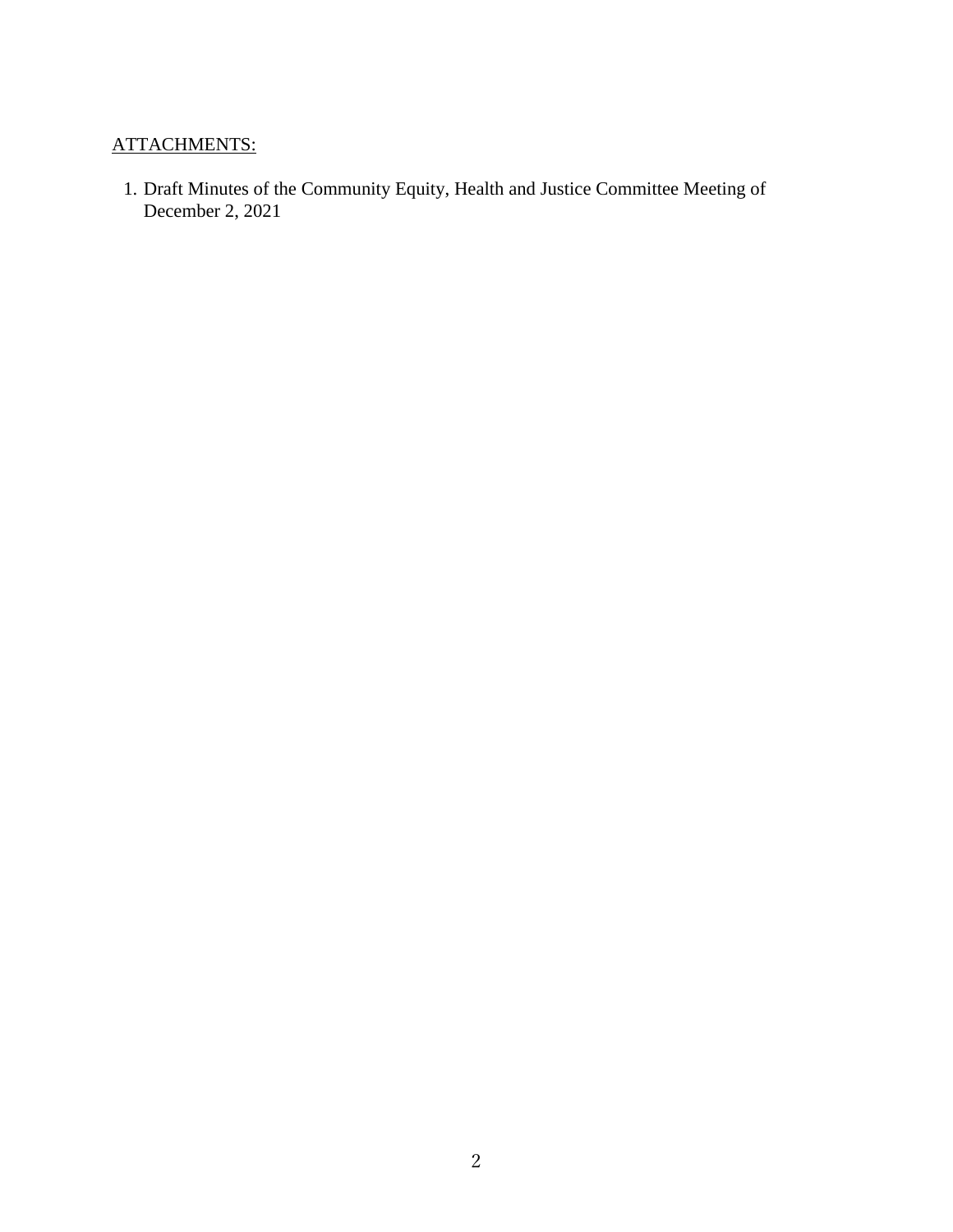Draft Minutes – Community Equity, Health and Justice Committee Meeting of December 2, 2021

Bay Area Air Quality Management District 375 Beale Street, Suite 600 San Francisco, California 94105 (415) 749-5073

Community Equity, Health and Justice Committee Meeting Thursday, December 2, 2021

# **DRAFT MINUTES**

*Note: Audio recordings of the meeting are available on the website of the Bay Area Air Quality Management District at*  www.baaqmd.gov/bodagendas

# **This meeting was conducted under procedures authorized by Assembly Bill 361. Members of the Committee participated by teleconference**.

# **1. CALL TO ORDER – ROLL CALL**

Community Equity, Health and Justice Committee (Committee) Co-Chairperson, Davina Hurt, called the meeting to order at 9:32 a.m.

# **Roll Call:**

- Present: Co-Chairpersons Davina Hurt and Tyrone Jue; Vice Chairperson Nate Miley; and Directors John Bauters, Rich Constantine, John Gioia, and Lori Wilson.
- Absent: Directors Carole Groom, Brad Wagenknecht, and Shamann Walton.

# **2. APPROVAL OF THE MINUTES OF NOVEMBER 4, 2021**

Public Comments

No requests received.

Committee Comments

None.

#### Committee Action

Director Bauters made a motion, seconded by Co-Chairperson Jue, to **approve** the Minutes of November 4, 2021; and the motion carried by the following vote of the Committee: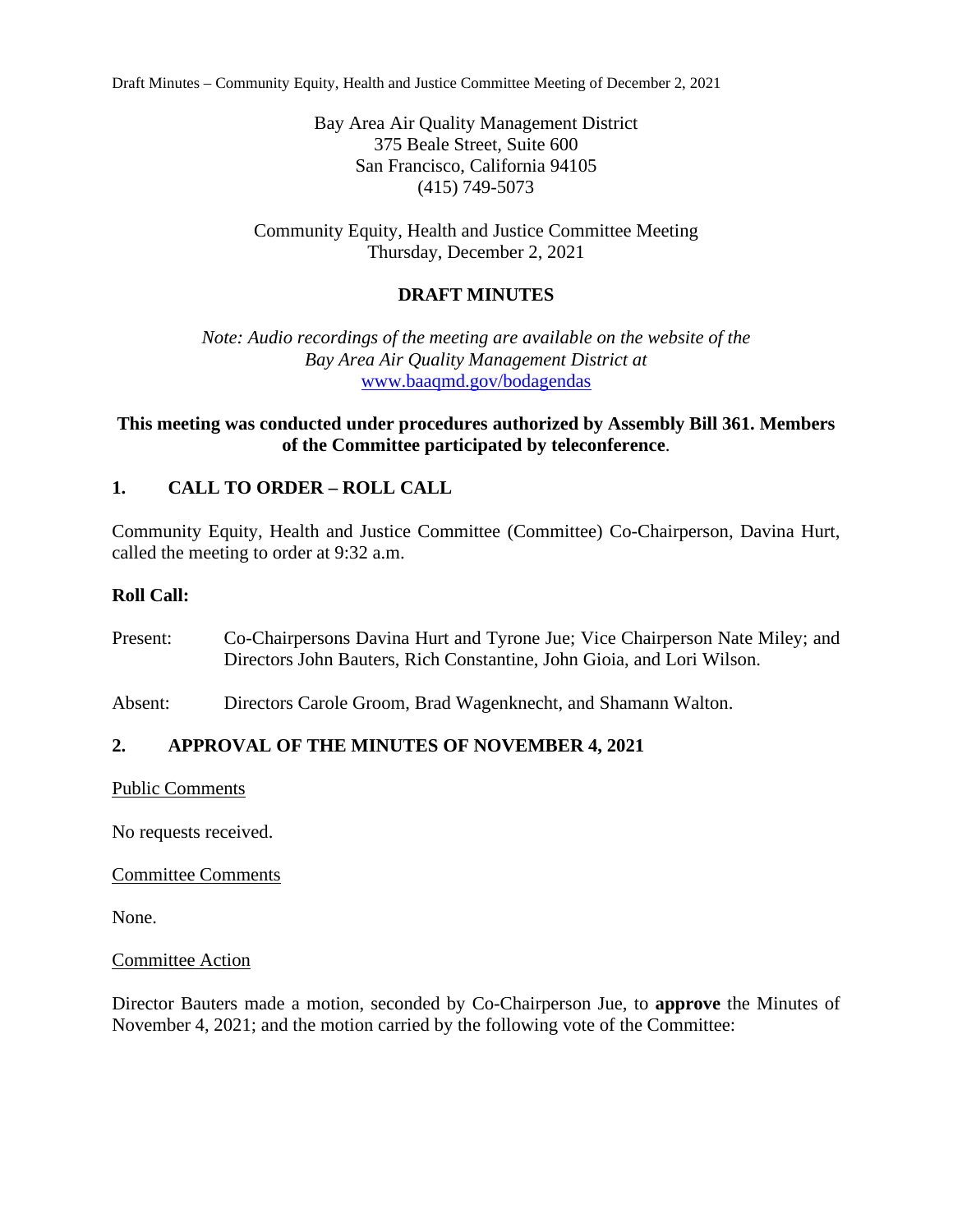| AYES:           | Bauters, Constantine, Gioia, Hurt, Jue, Wilson. |
|-----------------|-------------------------------------------------|
| NOES:           | None.                                           |
| <b>ABSTAIN:</b> | Miley.                                          |
| ABSENT:         | Groom, Wagenknecht, Walton.                     |

#### **3. COMMUNITY PERSPECTIVES**

Veronica Eady, Senior Deputy Executive Officer of Policy & Equity, introduced guest speaker, Kevin Jefferson, an environmental justice advocate and organizer with the urban forestry community. Mr. Jefferson gave discussed how to advise an environmental injustice movement; how i-Tree software has been utilized to assess urban forestry benefits in highly impacted CalEnviroScreen communities; and urban canopy work that is being conducted in the Hunters Point neighborhood of San Francisco and in West Oakland.

#### Public Comments

Public comments were given by LaDonna Williams, All Positives Possible.

#### Committee Comments

The Committee asked Mr. Jefferson whether he had a mentor that helped shape his trajectory in the field of urban forestry; ways in which Urban Releaf's apprenticeship training program practices equity; whether black and brown communities are prioritized in Urban Releaf's programs; and Urban Releaf's outreach methods in disadvantaged communities.

#### Committee Action

None; receive and file.

#### **4. DISCUSSION ON PROCESS FOR FILLING VACANT SEATS FOR PATH TO CLEAN AIR COMMUNITY EMISSIONS REDUCTION PLAN (CERP) COMMUNITY STEERING COMMITTEE (CSC)**

Ms. Eady introduced Kevin Olp, Community Engagement Senior Staff Specialist, who gave the staff presentation *Discussion on Process for Filling Vacant Seats for Path to Clean Air Community Emissions Reduction Plan Community Steering Committee,* including: outcome; background; filling vacant seats; composition of the Path to Clean Air Community Steering Committee; geographic representation of current CSC compared to total population in preliminary CERP boundary; racial/ethnic composition of current CSC compared to preliminary CERP boundary; current sectors represented on the CSC; CSC recommendations; and discussion.

#### Public Comments

Public comments were given by LaDonna Williams, All Positives Possible.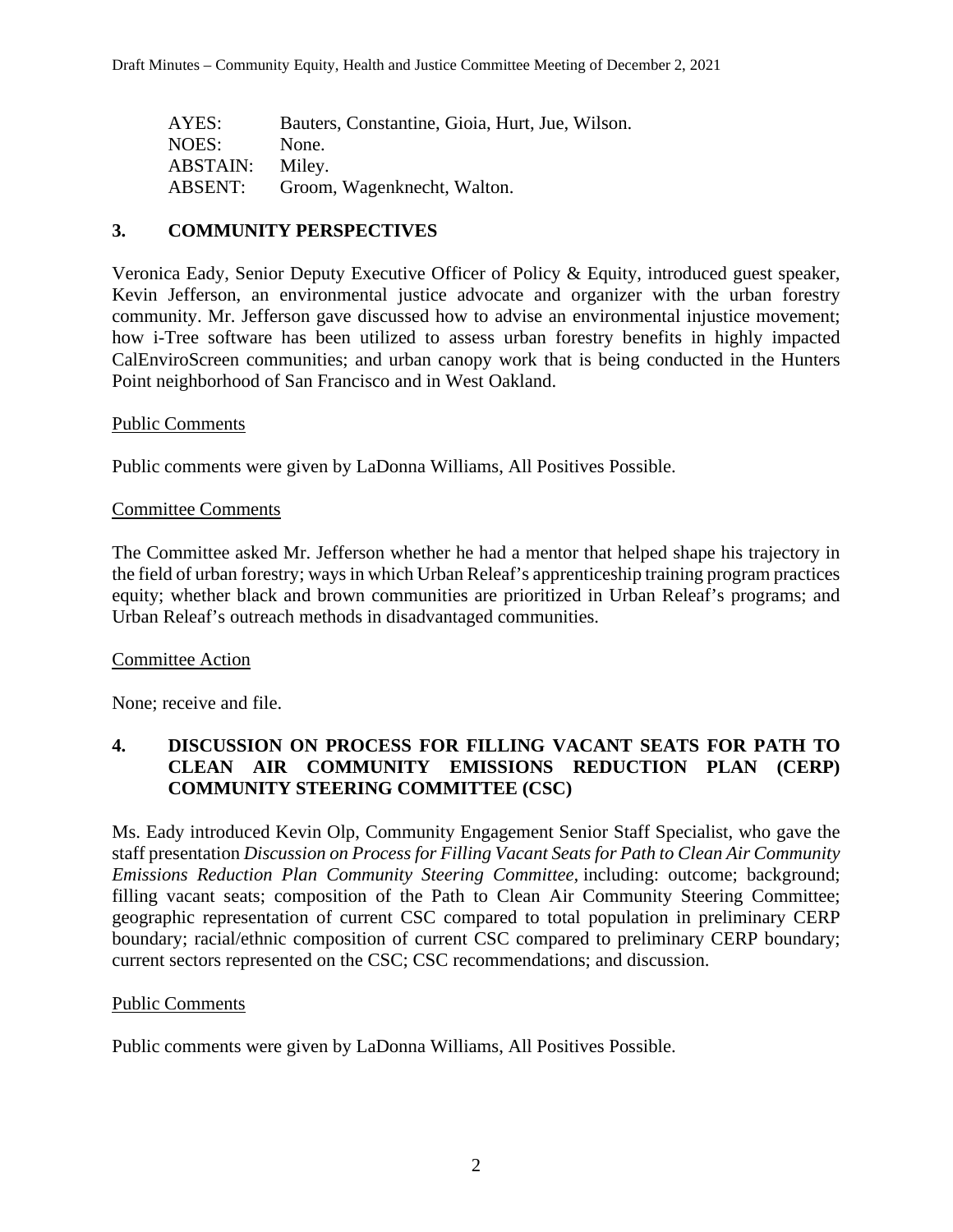#### Committee Comments

The Committee and staff discussed whether the data ranking of the applications received (by current CSC members) was sent to the Committee members prior to this meeting; concerns about the method used by the scoring panelists used to rank the applications, and how the scoring panelists were selected; concerns about inconsistencies regarding whether to consider the fact that applicants had or had not been members of the CSC's design team; clarification on the role of reserve members; the acknowledgement of paperwork that was not submitted by applicants; and the request for a more robust discussion on how the Air District develops its community committees.

#### Committee Action

Director Gioia made a motion, seconded by Co-Chair Jue, to recommend the Board of Directors **approve**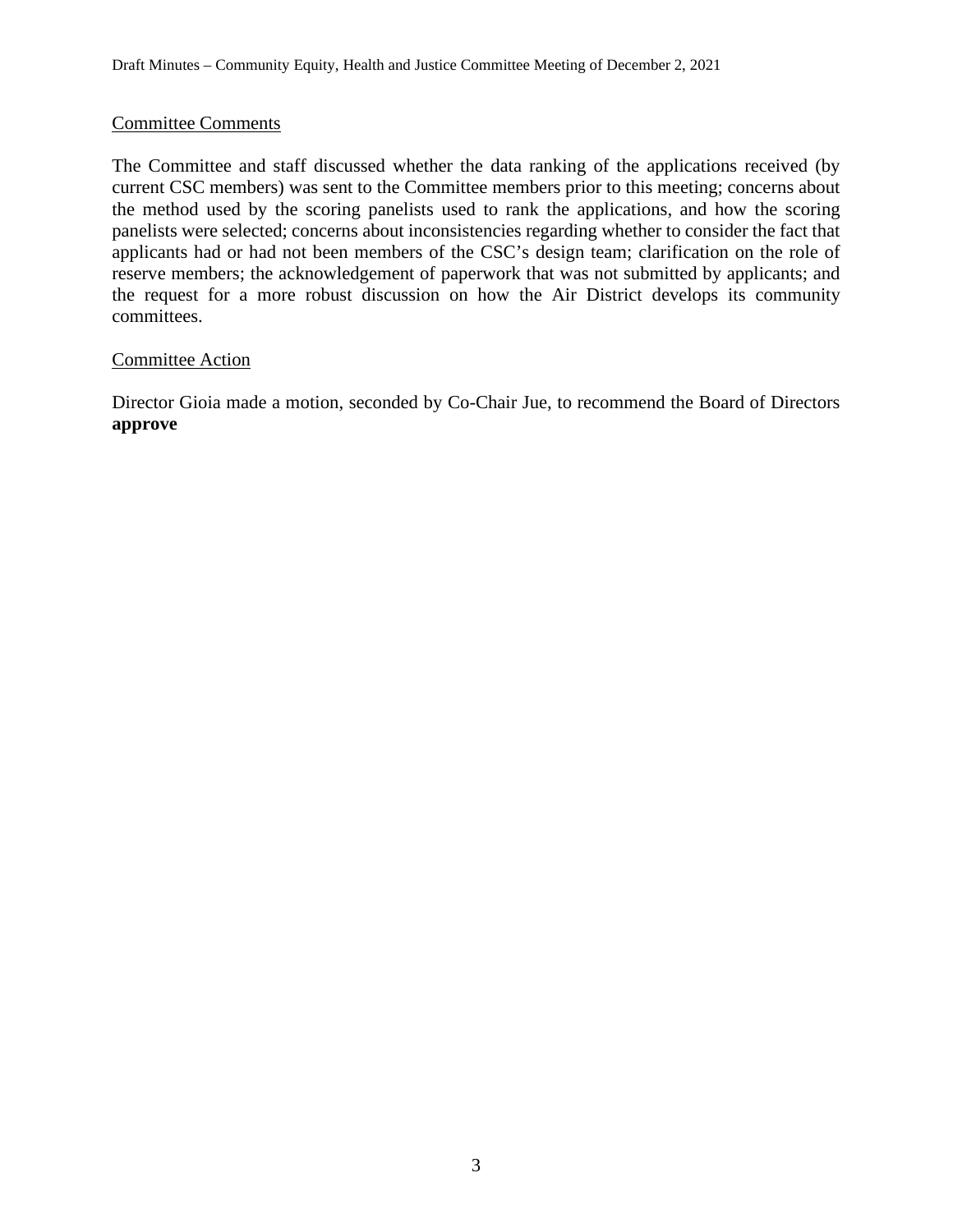future CSC member vacancies and a member reserves list that the Committee may review; and the motion **carried** by the following vote of the Committee:

| AYES:           | Constantine, Gioia, Hurt, Jue, Miley. |
|-----------------|---------------------------------------|
| NOES:           | None.                                 |
| <b>ABSTAIN:</b> | Bauters.                              |
| <b>ABSENT:</b>  | Groom, Wagenknecht, Walton, Wilson.   |

# **5. UPDATE ON THE OFFICE OF DIVERSITY, EQUITY & INCLUSION AND EFFORTS TO ADVANCE EQUITY**

Tim Williams, Manager of the Diversity, Equity, and Inclusion Office, gave the staff presentation *Update on Office of Diversity, Equity, and Inclusion,* including: outcome; outline; action requested; defining "diversity, equity, and inclusion"; normalize - speaker series; "If Beal Street Could Talk" series; organize - employee resource groups and Community Advisory Council and community perspectives; operationalize - training efforts; demographics by race/ethnicity and gender; demographic highlights; and leading by example.

#### Public Comments

Public comments were given by LaDonna Williams, All Positives Possible; and Ms. Margaret Gordon, West Oakland Environmental Indicators Project.

#### Committee Comments

The Committee and staff discussed the acknowledgement that the Air District is adding a nonbinary demographic option in its job applications, increasing the number of female employees, endeavoring to reach and hire candidates who are more representative of communities that are the most disproportionately affected by air pollution, and offering various environmental justice trainings to the Board; the suggestion that other Air District staff use the data in this presentation when showcasing data in all program areas of the Air District; and hope for continued growth of diversity and inclusion at the Air District.

#### Committee Action

None. Receive and file.

# **6. PUBLIC COMMENT ON NON-AGENDA MATTERS**

Public comments were given by LaDonna Williams, All Positives Possible; and Ms. Margaret Gordon, West Oakland Environmental Indicators Project.

#### **7. COMMITTEE MEMBER COMMENTS**

None.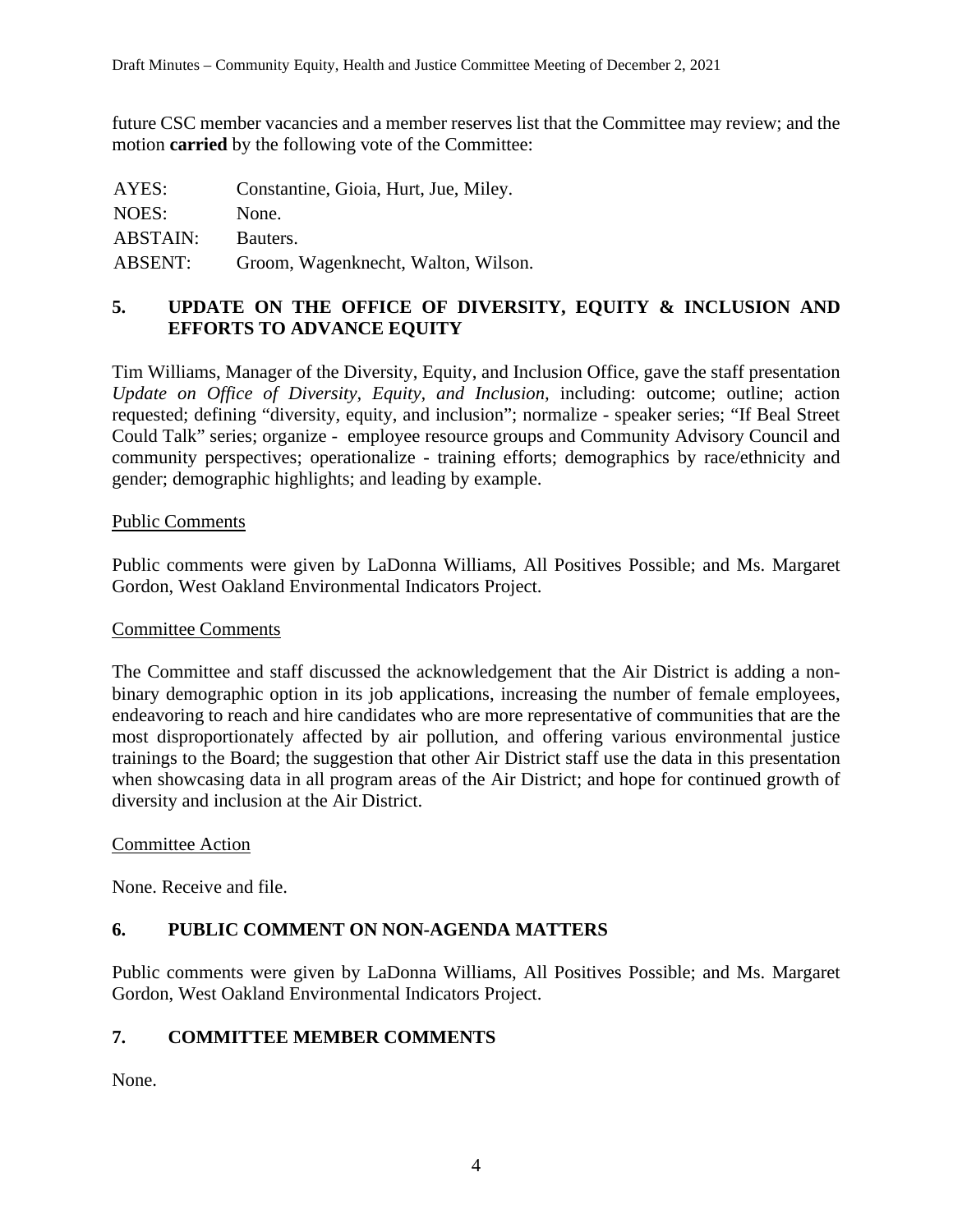# **8. TIME AND PLACE OF NEXT MEETING**

Thursday, March 3, 2022, at 9:30 a.m., via webcast, pursuant to procedures in accordance with Assembly Bill 361.

# **9. ADJOURNMENT**

The meeting was adjourned at 11:58 a.m.

Marcy Hiratzka Clerk of the Boards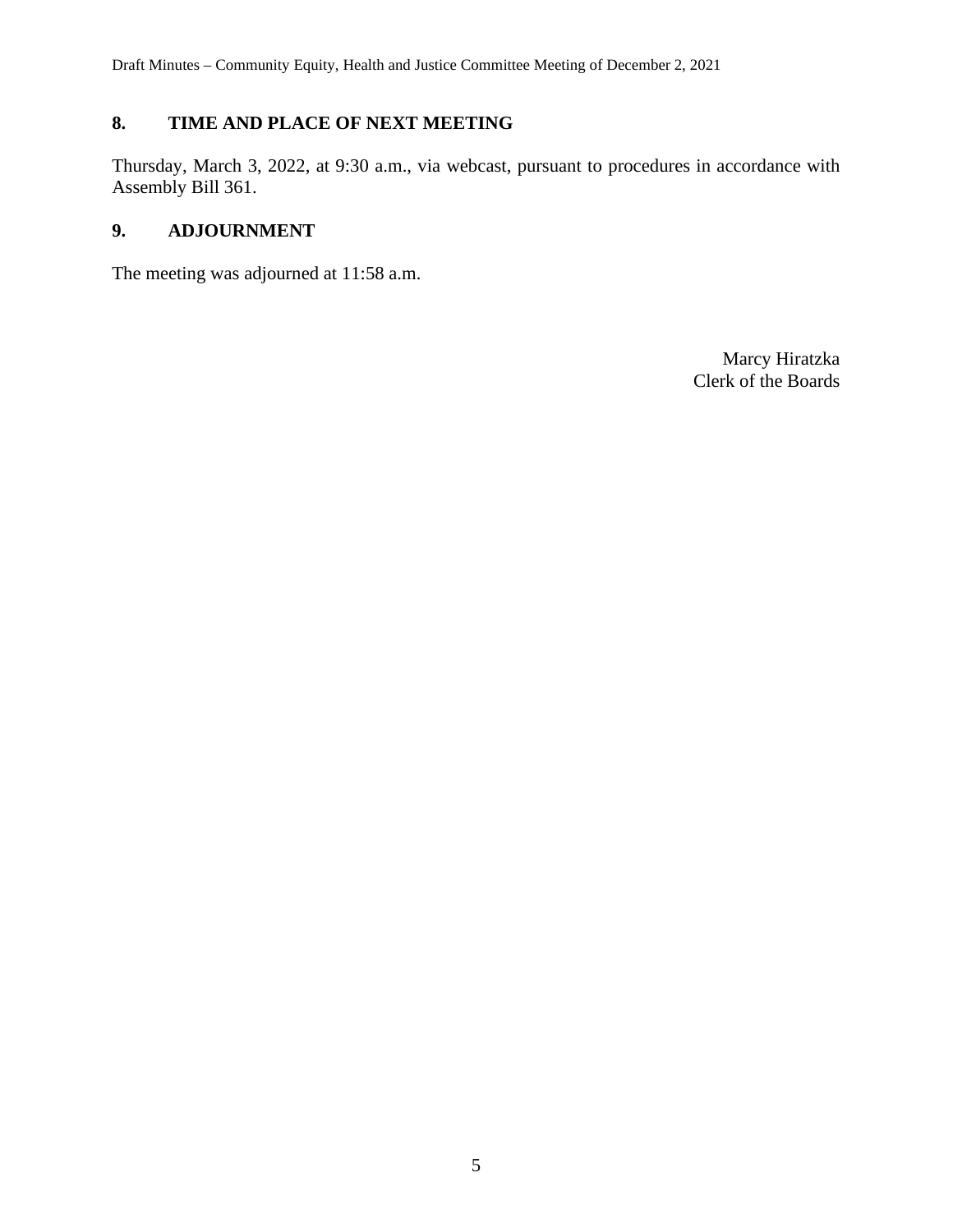#### **BAY AREA AIR QUALITY MANAGEMENT DISTRICT** Memorandum

- To: Chairperson Davina Hurt and Members of the Community Equity, Health and Justice Committee
- From: Jack P. Broadbent Executive Officer/APCO

Date: March 3, 2022

Re: Community Perspectives

#### RECOMMENDED ACTION

None; receive and file.

#### BACKGROUND

In August 2021, the Richmond Progressive Alliance began a project to collaborate with community members and community organizers to develop The Listening Project, a peoplecentered process to guide our local transition away from the fossil fuel industry. To build this project, four new organizers helped uplift voices left behind in the city's political and economic history.

This presentation will give background on the project, highlight insights and lessons learned from the project, and share clips of residents impacted and frustrated by pollution to practice active listening and understanding.

#### DISCUSSION

Members will listen to clips of Richmond residents and reflect on what they heard and respond to other discussion questions posed by the presenters.

#### BUDGET CONSIDERATION/FINANCIAL IMPACT

None.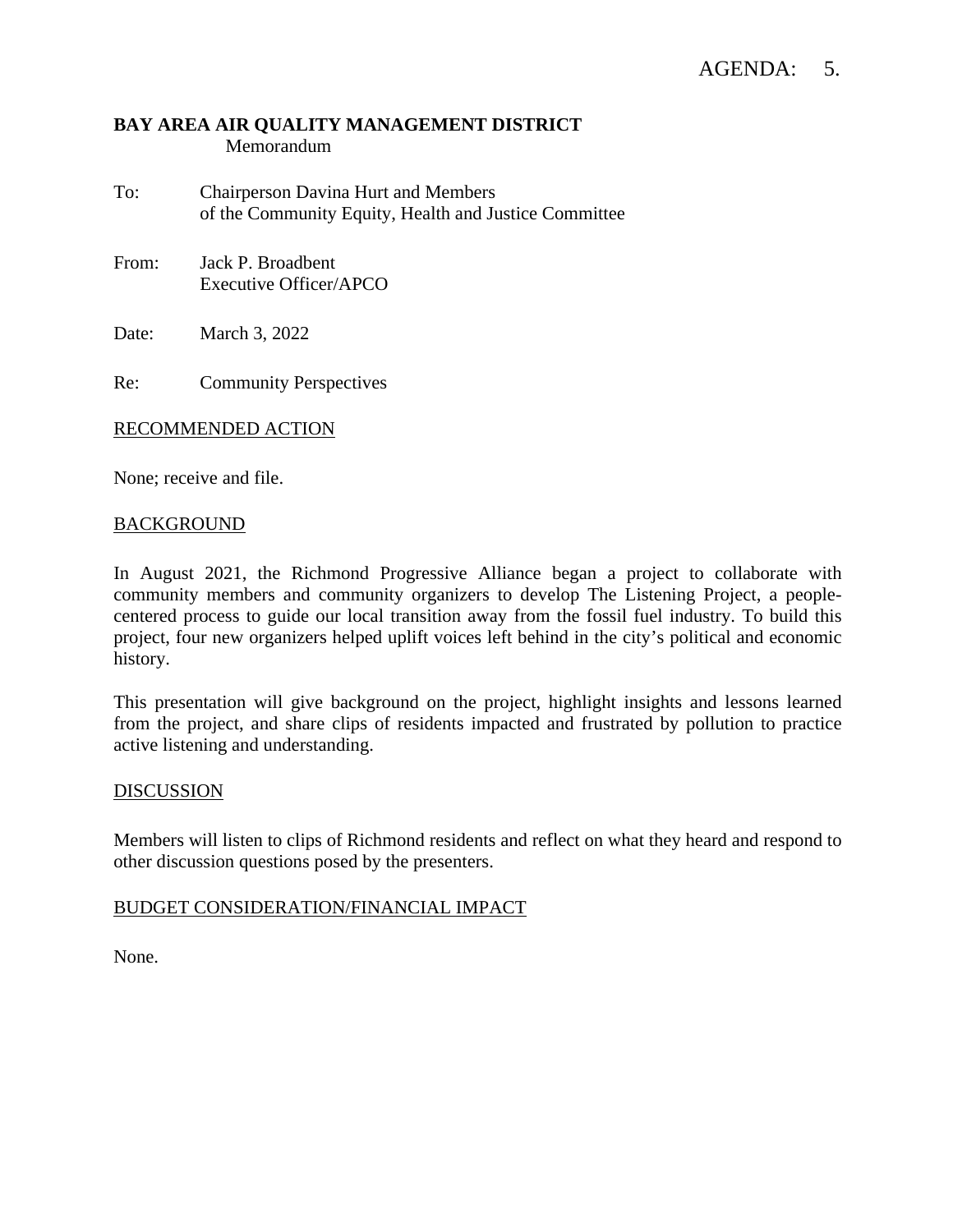Respectfully submitted,

Jack P. Broadbent Executive Officer/APCO

Prepared by: Kevin Olp Reviewed by: Veronica Eady

# ATTACHMENTS:

None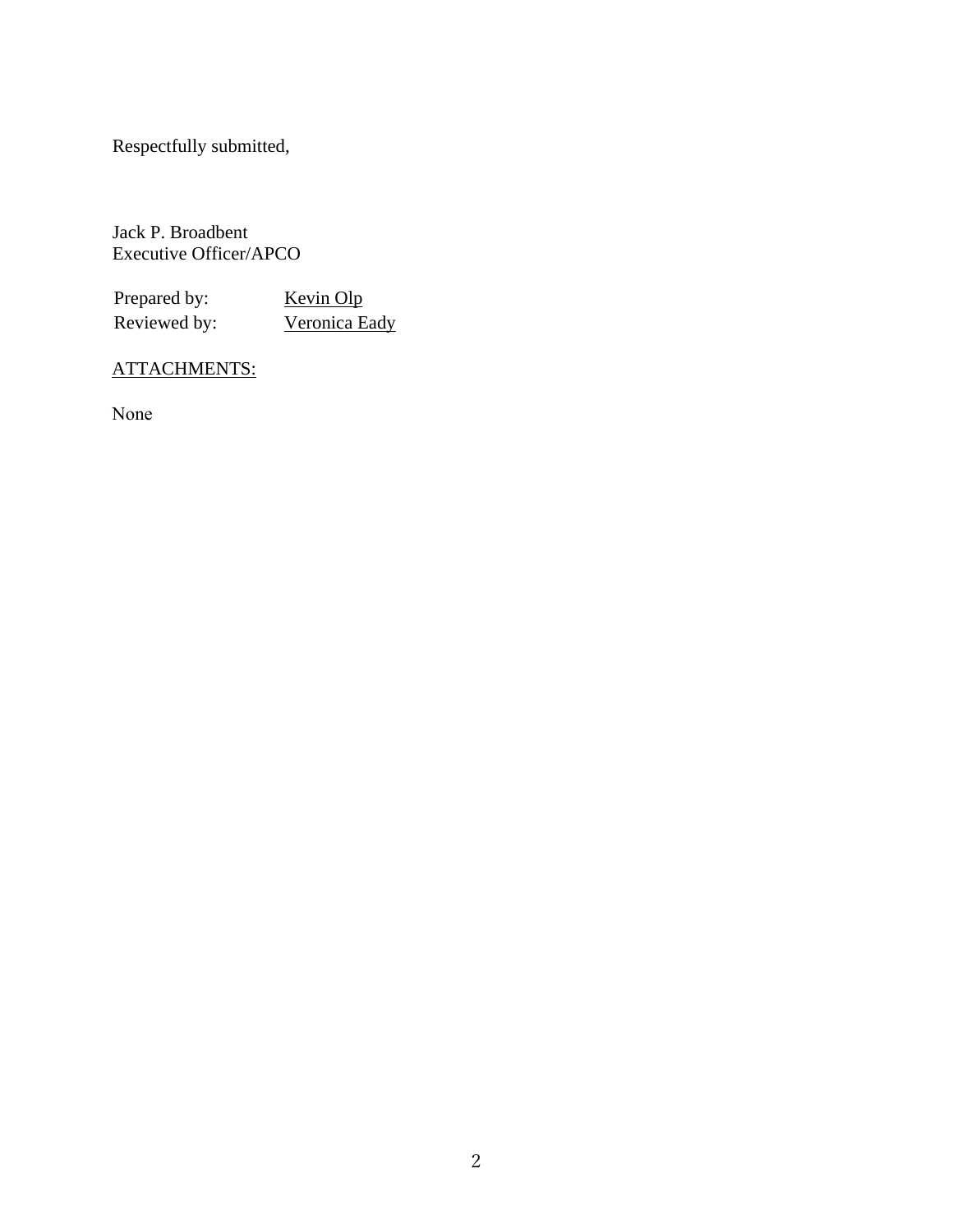#### **BAY AREA AIR QUALITY MANAGEMENT DISTRICT** Memorandum

- To: Chairperson Davina Hurt and Members of the Community Equity, Health and Justice Committee
- From: Jack P. Broadbent Executive Officer/APCO

Date: March 3, 2022

Re: Community Perspective from Communities for a Better Environment

#### RECOMMENDED ACTION

None; receive and file.

#### BACKGROUND

The Community Equity, Health and Justice Committee provides local and regional community environmental justice advocates and local leaders a platform to present and share their expertise and/or lived experiences. Specific subjects/topics will vary based upon each community perspective member's unique experience.

Ernesto Arevalo started at Communities for a Better Environment (CBE) as an East Oakland member, then joined the staff as CBE's Climate Adaptation Resiliency Enhancement (CARE) Coordinator in April 2016 before being selected as the Northern California Program Director. After graduating from the University of California, Davis in Environmental Policy Analysis and Planning, Ernesto wanted to use what he had learned to help improve his community. Ernesto's work draws on his roles as a community organizer, his experiences in communications to research and institutional organizing. He is committed to ensuring that the community's voice is heard and that the planning process is more accessible to residents.

Communities for a Better Environment and other East Oakland community organizations vocalized strong support for a nomination of East Oakland in the Assembly Bill (AB) 617 process. On November 3, 2021, the District Board of Directors approved the recommendation to CARB for the selection of East Oakland for an AB 617 community emissions reduction plan (CERP). Subsequently, on February 10, 2022, the CARB Board of Directors approved East Oakland for designation as an AB 617 CERP community.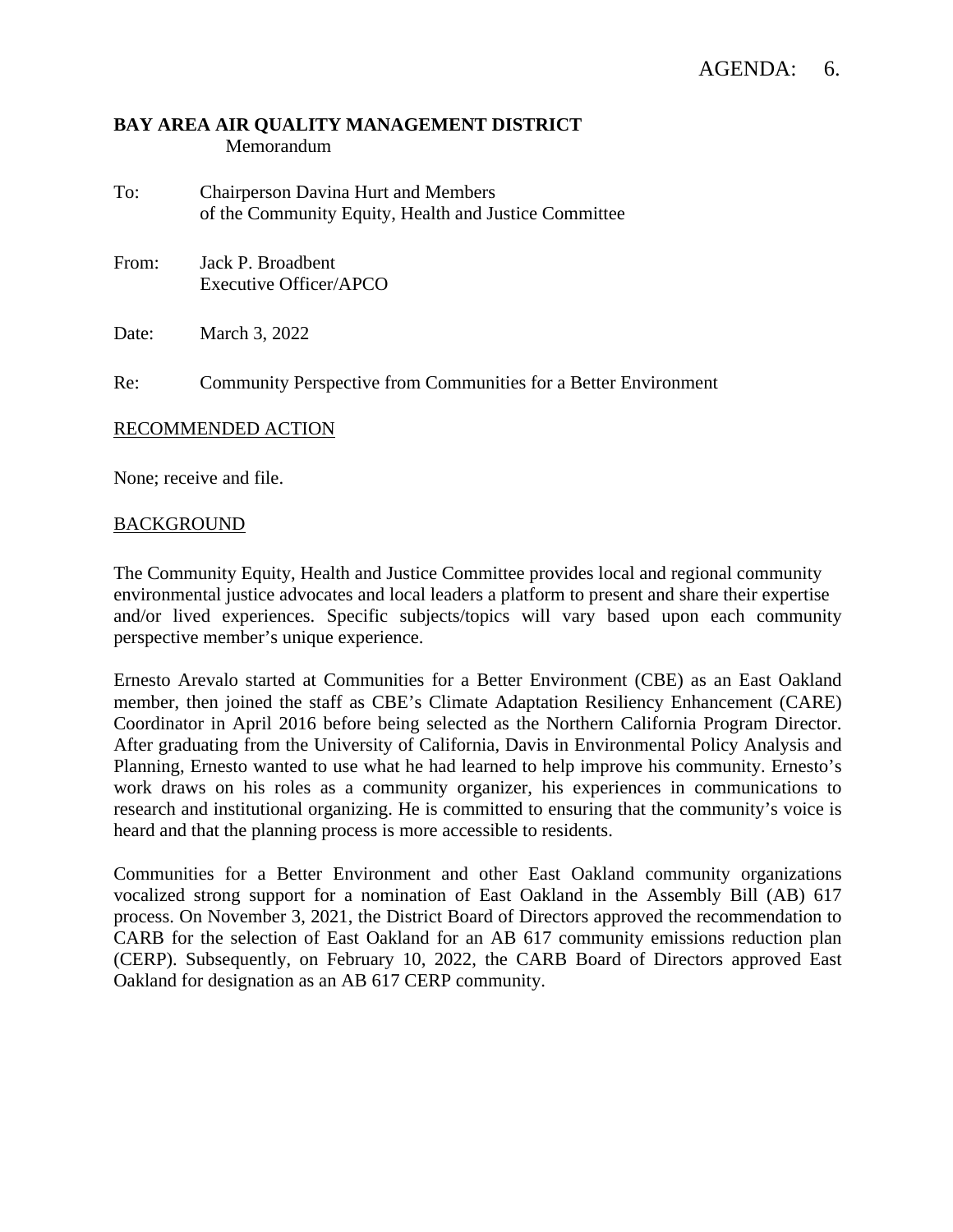#### **DISCUSSION**

Ernesto will discuss how the nomination of East Oakland for an AB 617 community emissions reduction plan galvanizes the community to collaborate to develop a plan for solutions to longstanding environmental injustices and the vision for the process. Ernesto will share their experiences over the years developing strong community coalitions and relationships and coalitions. He will also give perspectives on embarking on a new partnership with the Air District.

#### BUDGET CONSIDERATION/FINANCIAL IMPACT

None.

Respectfully submitted,

Jack P. Broadbent Executive Officer/APCO

| Prepared by: | Lisa Flores   |
|--------------|---------------|
| Reviewed by: | Veronica Eady |

#### ATTACHMENTS:

None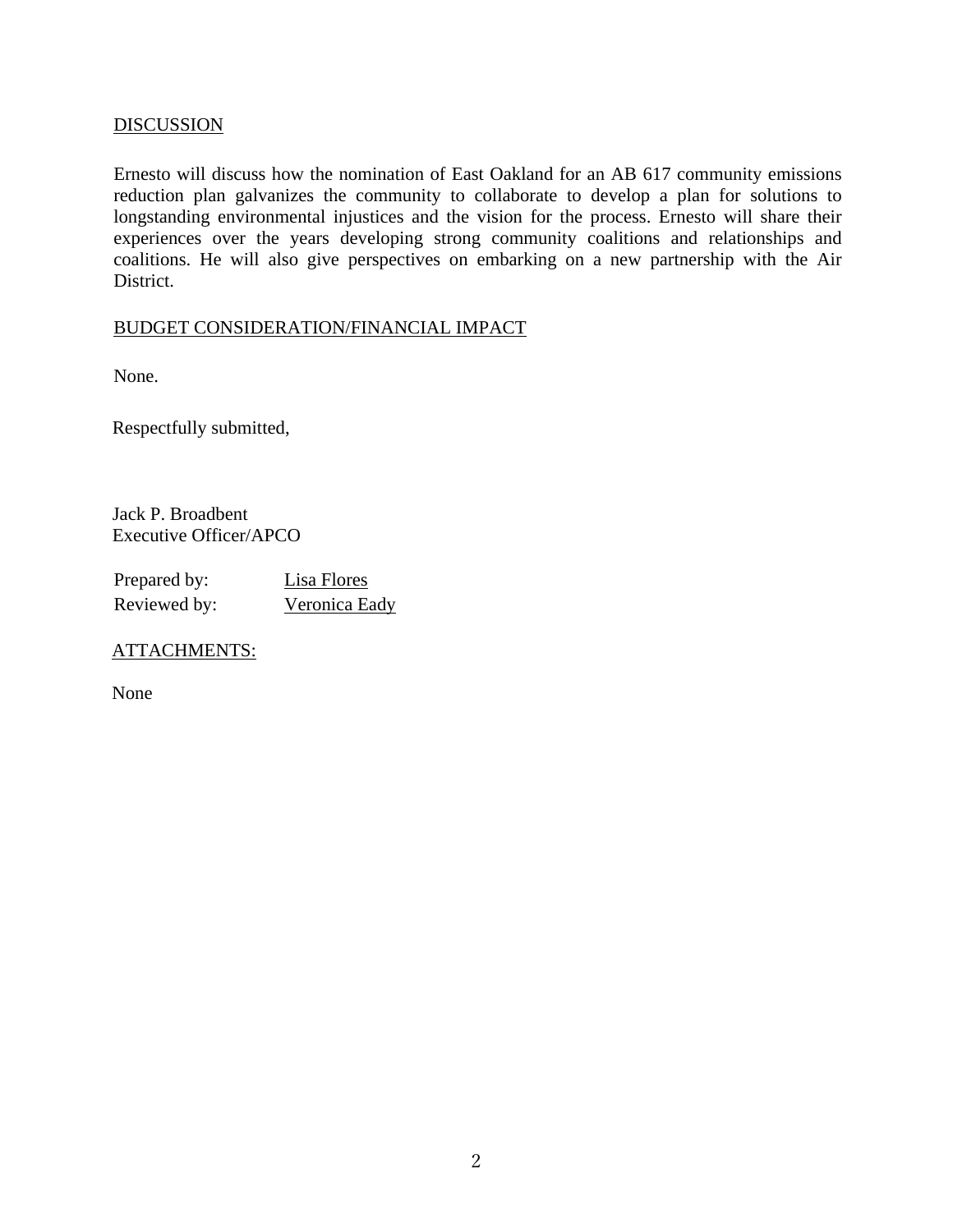#### **BAY AREA AIR QUALITY MANAGEMENT DISTRICT** Memorandum

- To: Chairperson Davina Hurt and Members of the Community Equity, Health and Justice Committee
- From: Jack P. Broadbent Executive Officer/APCO

Date: March 3, 2022

Re: Update on the Community Advisory Council

#### RECOMMENDED ACTION

None; receive and file.

#### BACKGROUND

The Air District's inaugural Community Advisory Council (CAC) held its first meeting on January 13, 2022. The meeting consisted of opening remarks from Air District leadership, CAC member introductions, a presentation on the Brown Act, and an overview of the Air District.

#### **DISCUSSION**

The Environmental Justice and Community Engagement Officer, Suma Peesapati, will provide an update on the Community Advisory Council. This update covers the Community Advisory Council's first meeting, their current activities, and future work.

#### BUDGET CONSIDERATION/FINANCIAL IMPACT

None.

Respectfully submitted,

Jack P. Broadbent Executive Officer/APCO

Prepared by: Brian Butler Reviewed by: Veronica Eady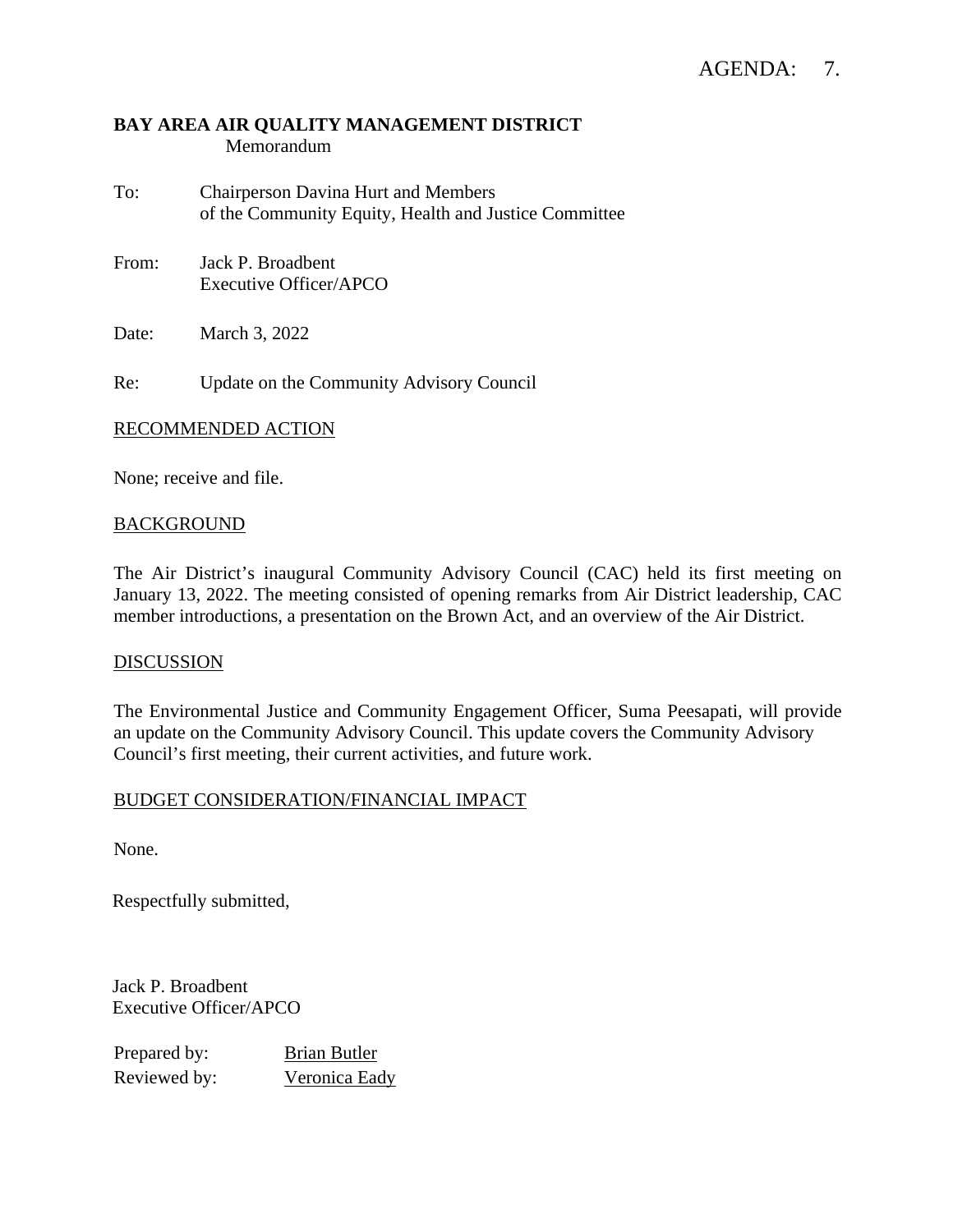# ATTACHMENTS:

None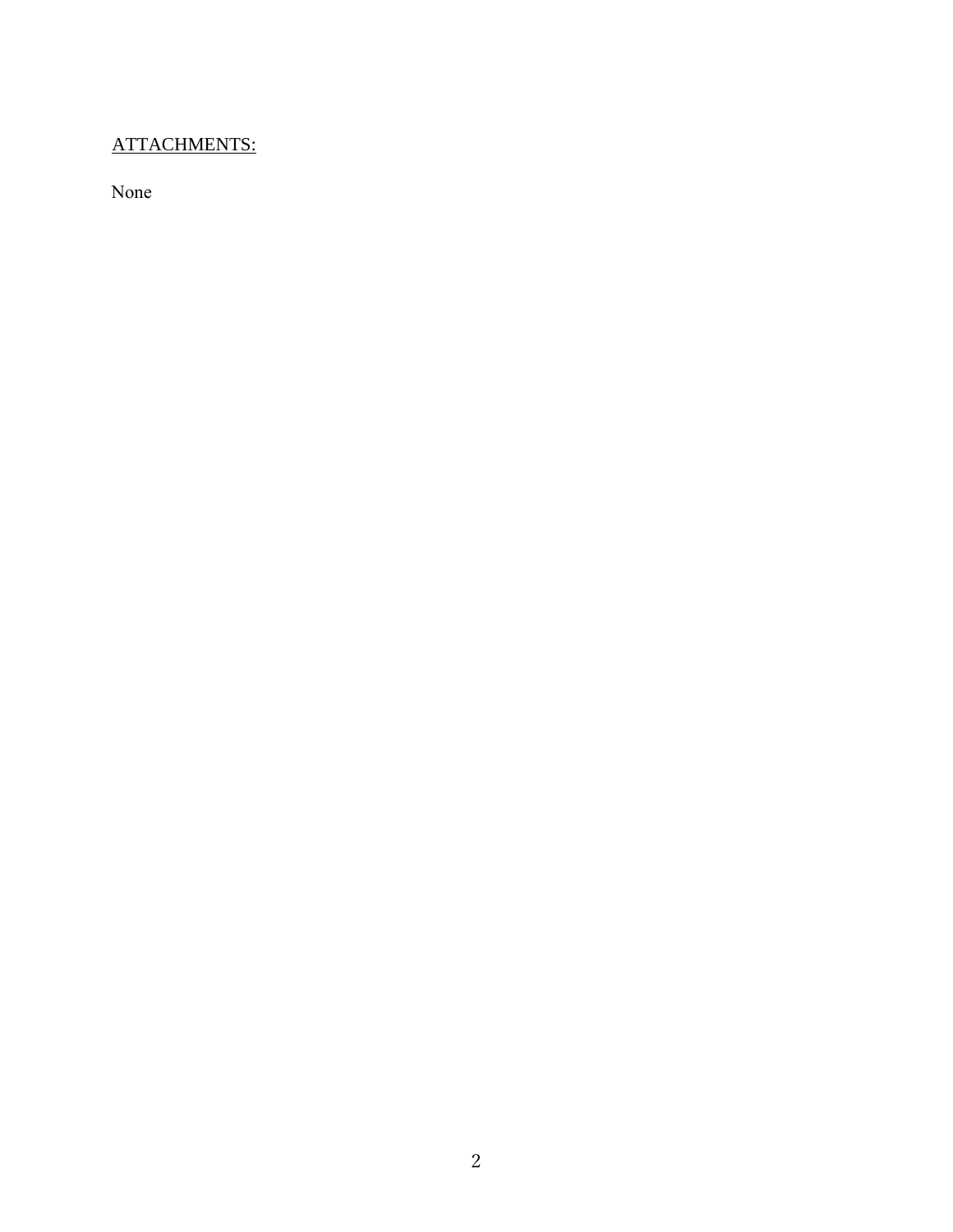#### **BAY AREA AIR QUALITY MANAGEMENT DISTRICT** Memorandum

- To: Chairperson Davina Hurt and Members of the Community Equity, Health and Justice Committee
- From: Jack P. Broadbent Executive Officer/APCO

Date: March 3, 2022

Re: Discussion of the 2022 Community Equity, Health, and Justice Committee Work Plan

#### RECOMMENDED ACTION

None; receive and file.

#### BACKGROUND

The Community Equity, Health and Justice, Committee (Committee) advises the Board of Directors regarding equitable and inclusive actions the Air District takes to create a healthy breathing environment for all people of the Bay Area, regardless of race, ethnicity, age, gender identity, national origin, immigration status, ability or disability, or sexual orientation.

The Committee oversees staff efforts in developing policies for both internal and external operations, which impact the Bay Area. Internal operations include applying an equity lens to programs, policies, practices and procedures related to staffing, recruitment, promotions, inclusive practices in the workplace, contracting for capital projects and services, and continuous racial equity training. External operations include addressing disparities by applying an equity lens to Air District programs, policies, practices, and procedures.

The Committee prioritizes traditionally marginalized and disinvested communities for investment opportunities to ensure communities highly impacted by air pollution receive program and policy prioritization. The Committee also recommends to the Board of Directors overall direction of the Air District's public engagement programs. In addition, the Committee hears proposals and makes recommendations to the Board of Directors regarding the selection of a contractor(s) to assist the Air District with aspects of the public engagement programs.

#### DISCUSSION

As part of its first meeting of the year, the Committee will review and discuss the proposed schedule and workplan for meetings in 2022.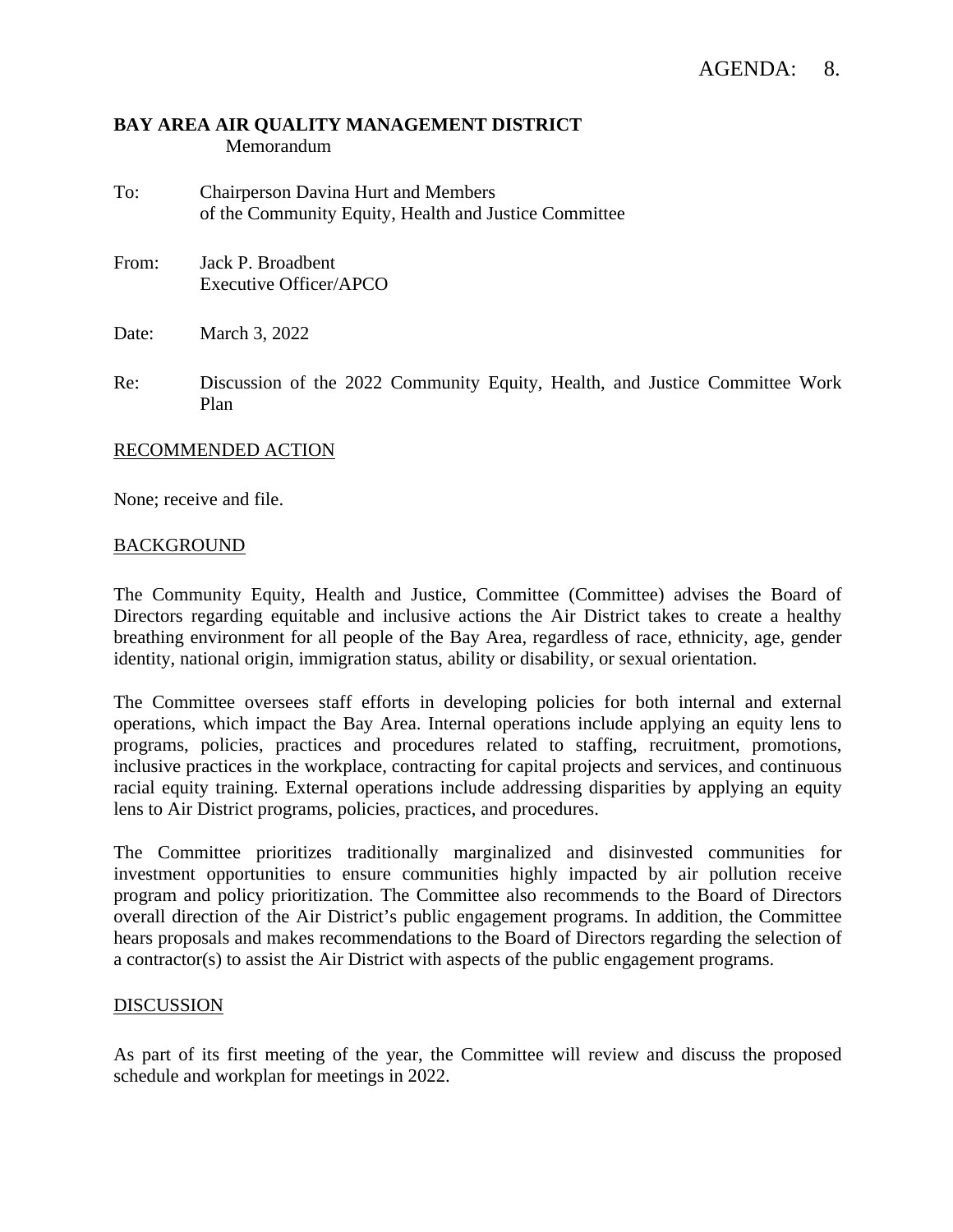# BUDGET CONSIDERATION/FINANCIAL IMPACT

None.

Respectfully submitted,

Jack P. Broadbent Executive Officer/APCO

Prepared by: Sonam Shah-Paul Reviewed by: Veronica Eady

# ATTACHMENTS:

1. Air District Draft CEHJC 2022 Workplan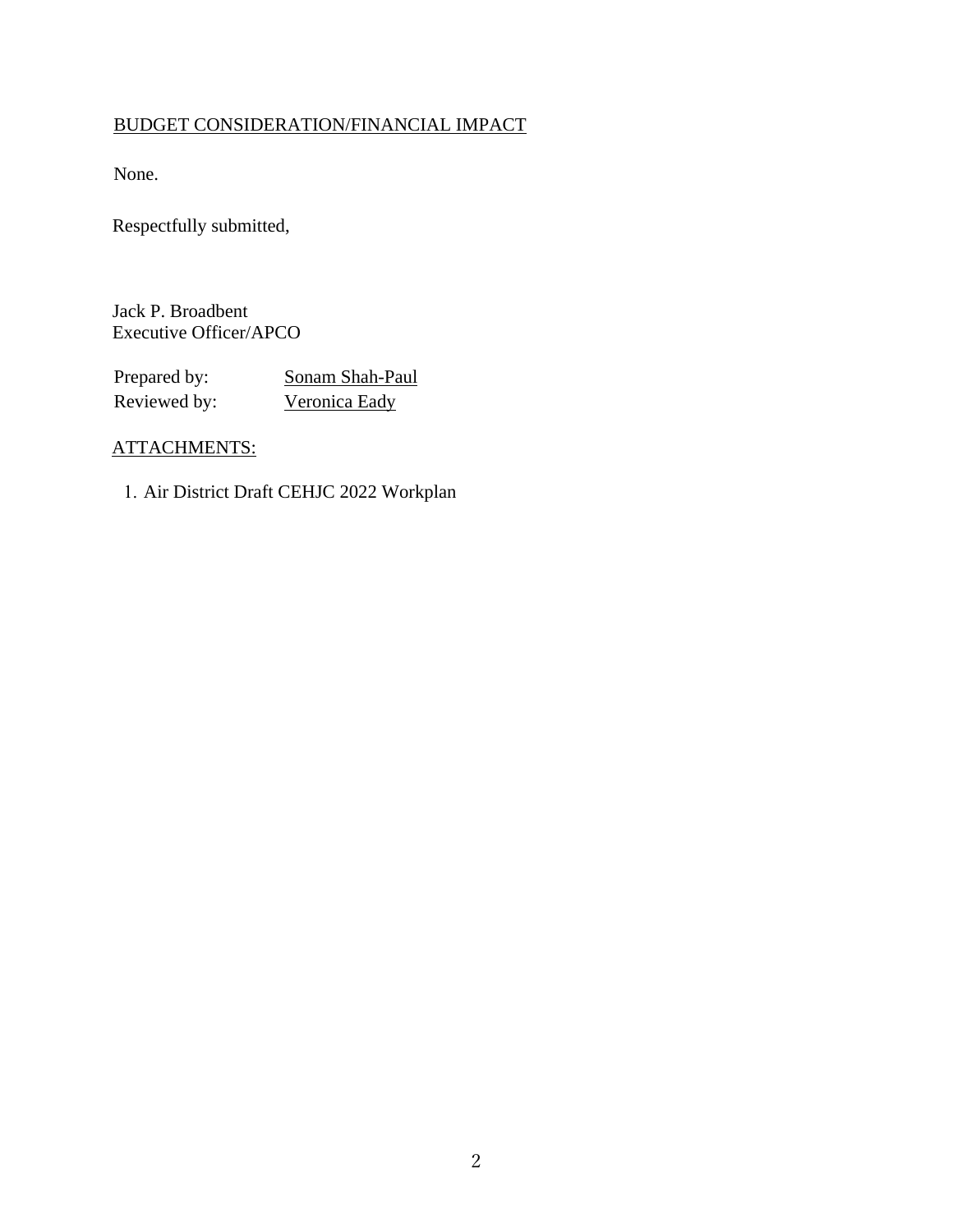# **Proposed 2022 Community Equity, Health, and Justice Committee Meeting Workplan**

| <b>Meeting Schedule</b>    | <b>Topics</b>                                                                                                                                                                                                                         |  |
|----------------------------|---------------------------------------------------------------------------------------------------------------------------------------------------------------------------------------------------------------------------------------|--|
| March                      | <b>Community Perspectives</b><br>٠<br><b>CEHJ Work Plan Overview</b><br>Update on the Community Advisory Council (meetings to date)<br>AB 617 Update - East Oakland Community Selection                                               |  |
| April                      | <b>Community Perspectives</b><br><b>Environmental Justice Work Plan</b><br><b>Participatory Budgeting Progress</b><br>SEP Air Filtration Project Update/Overview<br>$\blacksquare$                                                    |  |
| May                        | <b>Community Perspectives</b><br>$\blacksquare$<br><b>CAMP Update/Air Monitoring Van Project</b><br>$\blacksquare$<br>Compliance and Enforcement & Permitting Overview<br>TENTATIVE: Clean Cars for All/ TIO Update<br>$\blacksquare$ |  |
| June                       | <b>Community Perspectives</b><br>Air District-wide Stipend Policy<br>$\blacksquare$<br><b>Racial Equity Discussion/Toolkit</b><br>Richmond-North Richmond-San Pablo CERP Measures Update                                              |  |
| July                       | <b>Community Perspectives</b><br><b>Community Advisory Council Update</b><br>Update on AB 617 Progress/Starter Kits<br>James Cary Smith Grant Program Update<br><b>TENTATIVE: Spare the Air Program Update</b>                        |  |
| <b>August - No Meeting</b> |                                                                                                                                                                                                                                       |  |
| September                  | <b>Community Perspectives</b><br>AB 617 - Community Designation<br>Racial Equity Plan/Equity Resource Team Report Out<br><b>Transparent and Equitable Funding Project Update</b>                                                      |  |
| October                    | <b>Community Perspectives</b>                                                                                                                                                                                                         |  |